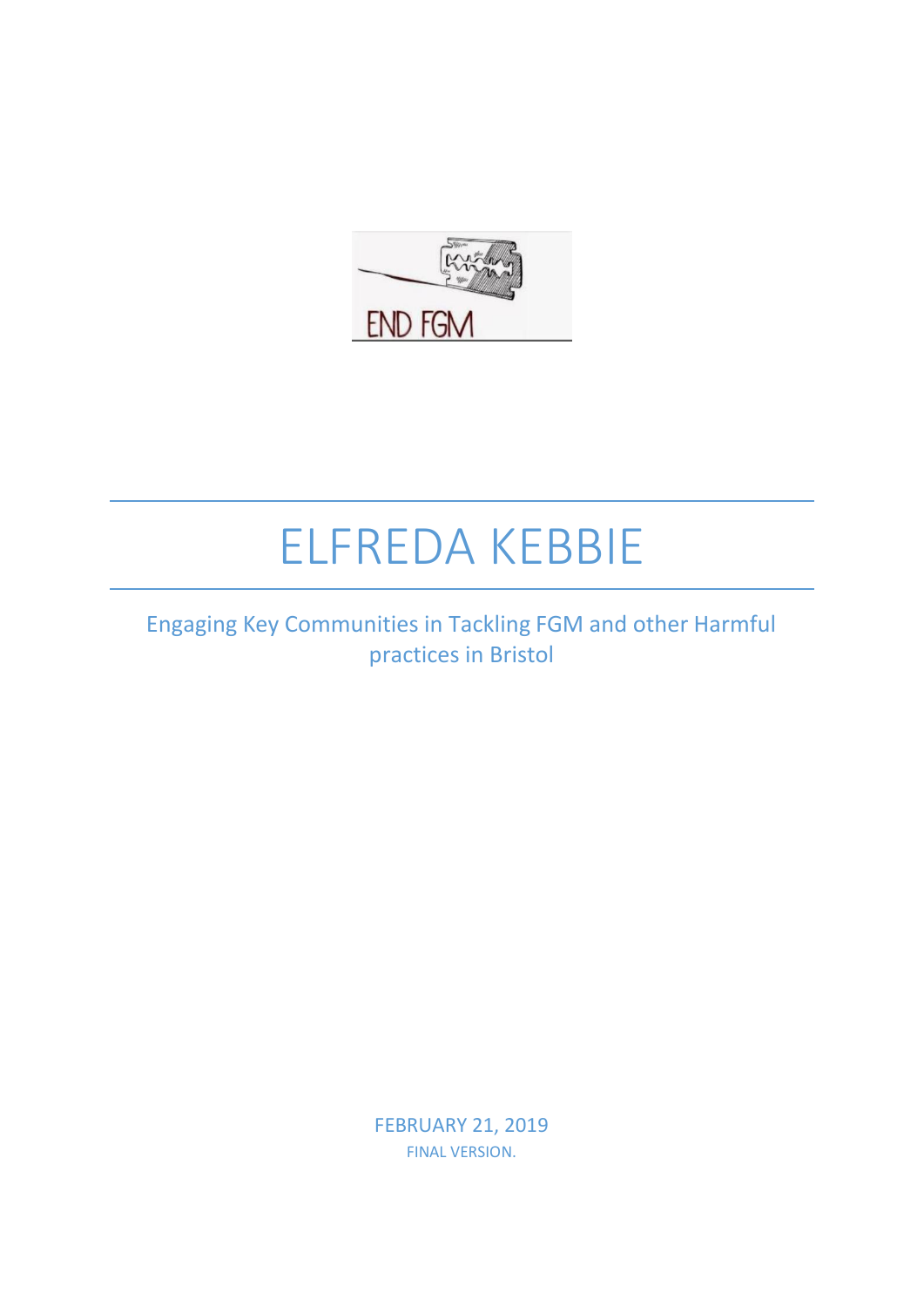#### **Introduction**

Good morning conference.

My name is Elfreda Kebbie. I am a FGM activist, a community volunteer and the chair of the Sierra Women Independent Group (SWIG).

SWIG is a community organisation based in Bristol. We are all female group working to address concerns of women and children in the BAME community in and around Bristol.

I would like to thank Layla and FORWARD for inviting me to address this conference on 'Engaging Key Communities in Tackling FGM and other Harmful practices in Bristol'

Engaging communities in tackling FGM is very important as we are aware that our community like other BAME communities still have girls who are at risk of FGM despite the practise being outlawed in the UK. Parents who still believe in this practice FGM take their children to their home country to undergo FGM.

As some of you may be aware, in June 2018, SWIG hosted a very successful FGM conference in Bristol which brought together community groups and people from different works of life. The theme of the conference was Girls@Risk of FGM and the focus was to highlight or create an awareness of girls at risk in our communities.

I am very proud to say that the conference changed the mind set of some of our members who were finding it very difficult to talk about FGM, because of the cultural barriers and taboo. Most of our members are now talking about the risk of FGM in our meetings. This is the positive impact about our community campaign against FGM.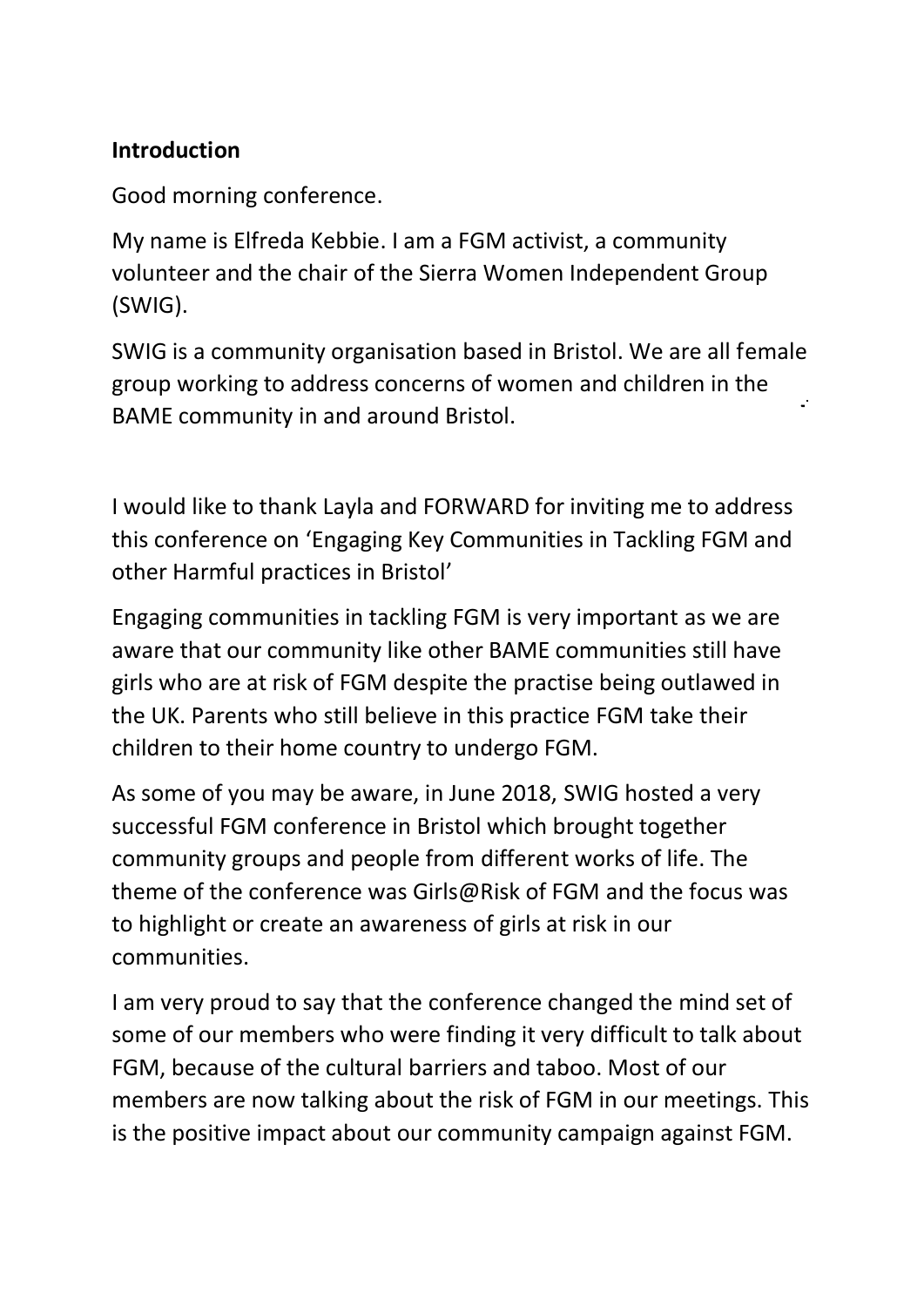## *My personal story*

My knowledge and journey into FGM started in my home country.

I am from Sierra Leone in West Africa and in my village my grandmother was the head of the FGM ceremonies. As a six year old growing I had no idea about FGM or that I was to undergo the ceremony myself. The female only secret society was never discussed.

Usually at weekends, my siblings and I would travel to my grandmother's village to visit. I can well remember on a faithful Friday evening, travelling to my grandmother's village with my older sister on what I assumed was a normal visit. Upon arrival, we met some unfamiliar faces of women who were celebrating something unknown to my sister and I. At 5am in the morning, a group of women came to our room singing and chanting in our traditional language and took my sister and I to a bush where I later learned that the FGM ceremony took place. I could see the pain in my mum's face when we left, but her last words to us was " This is our tradition", and she left in tears knowing the gravity of the act. That was the darkest day of my life. I was intimidated and held with my legs wide opened as I was being cut with a blade and left bleeding, in tears and in agony for weeks.

*FGM is the worst form of abuse of girls!*

*FGM is about controlling a girl's sexuality!*

*FGM is about oppressing girl's body!*

Together we can eradicate this barbaric act to our girls.

#### **Engaging our communities**

SWIG has taken the lead in educating and creating awareness of FGM within the Sierra Leonean community. We started with the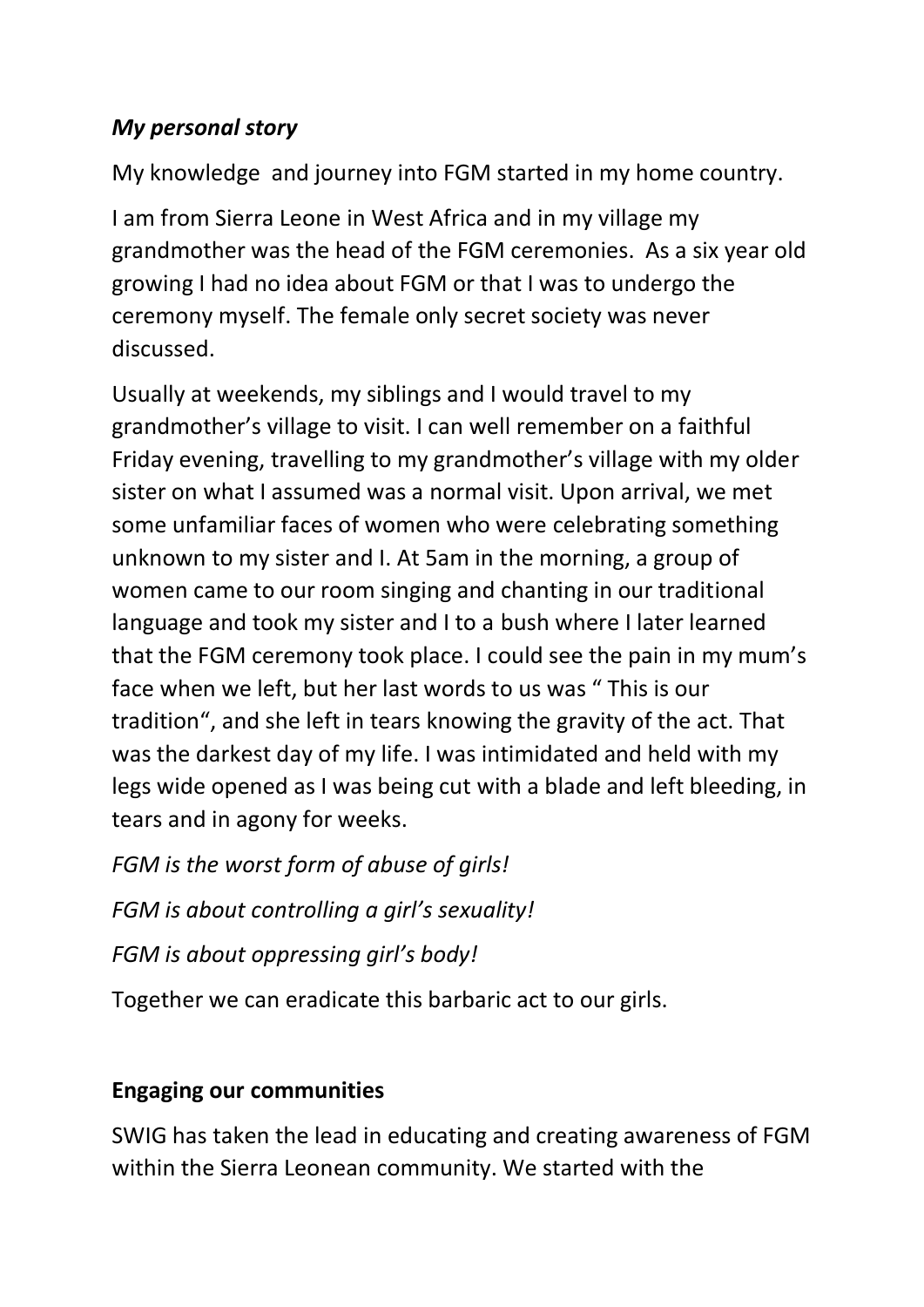Girls@Risk conference in 2018 and have made this issue a central theme in our plans for 2019.

## *How do we engage our members?*

- $\checkmark$  We speak to parents especially mothers who struggle to talk about FGM because of their cultural and traditional believes on the subject matter.
- $\checkmark$  We speak to girls who have heard of this term and are unsure of what it means
- $\checkmark$  We ensure that members have the space in our meetings and social events to speak up about this subject. It is no longer a taboo.

## *Our plans for 2019*

Ensure members attend FGM conferences and workshops in collaboration with FORWARD, Refugee Women of Bristol, Bristol children's safeguarding board , other community groups and government departments.

Train members who are interested in becoming FGM counsellors and activist like me.

Partner with other communities in Bristol to ensure that the Sierra Leonean community is part of the discussions and the solutions.

## *Challenges we face as a volunteer organisation*

We face the following challenges when tackling a culturally sensitive issue like FGM

#### Financial!

Launching and sustaining an FGM campaign requires funds. We were able to secure funding for the Girls@Risk conference in 2018 from Big Lottery and are looking for additional funding this year to continue to implement our programs.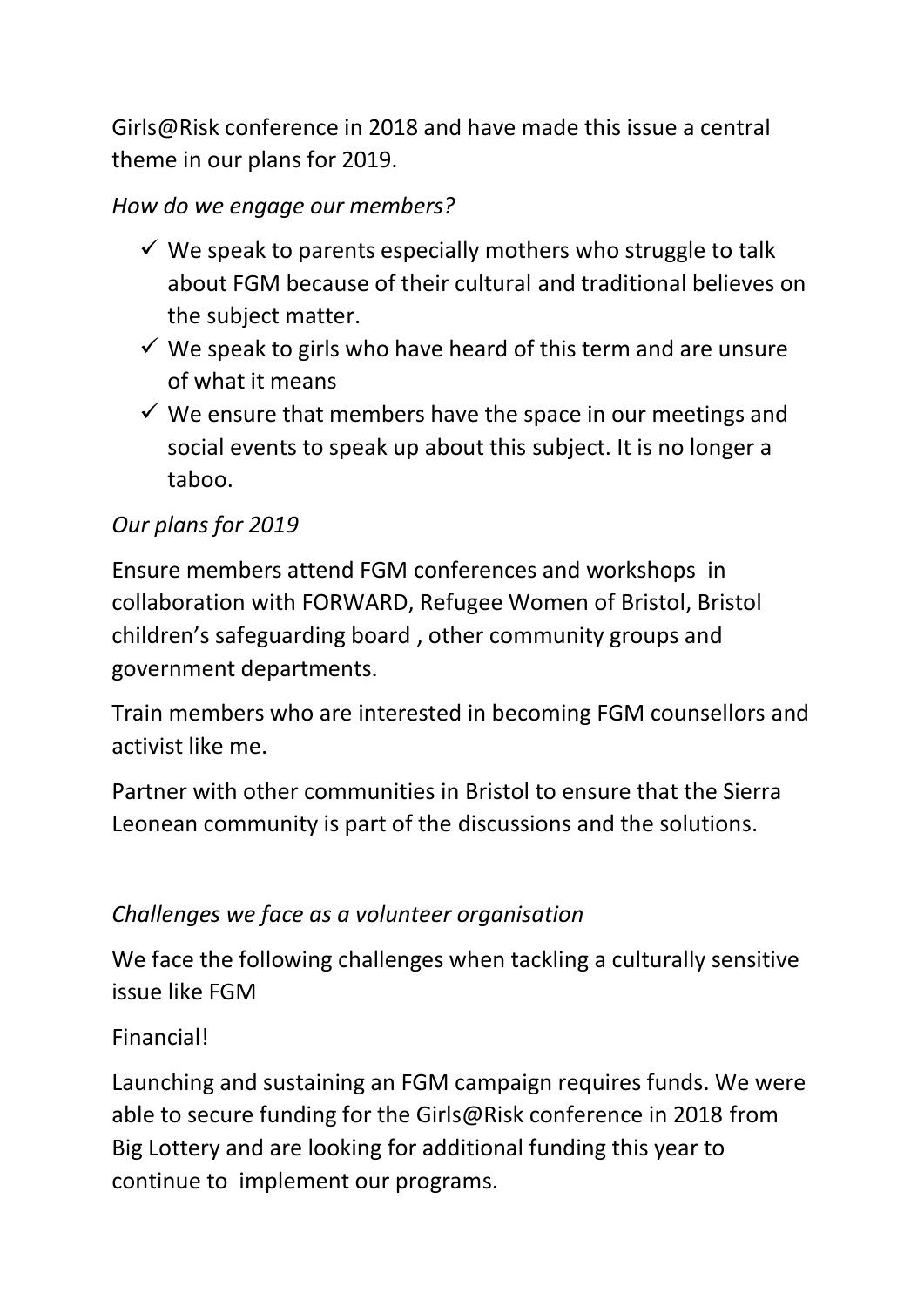## Cultural!

How do we change the narrative which we usually encounter that an FGM campaign is an attack on our communities , for example , the Sierra Leonean culture and tradition.

Our first Lady, the president's wife of Sierra Leone, gave an interview yesterday and when asked about FGM her reply was that it is not a priority for her and she underwent the same treatment and could not find any issue with FGM.

Also, when i lunched my website two days ago, as a FGM activist and a community volunteer, some of my communiy members text me and asked why i am campaigning against my culture and tradition ? that i have been brain washed by the west to abandon my culture and tradition.

My reply to such question is simple.

I love my culture as a Sierra Leonean and there is a great difference between the rich culture of Sierra Leone and act of FGM. This why i am campaigning against the act of FGM.

#### Sustainability!

How sustainable are our campaigns. How do we ensure our members or a new executive does not deprioritise FGM as a key campaign

#### Training!

How do we ensure we have the resources and expertise to train members

#### Partnerships!

How do we find partners within our BAME communities in Bristol with shared experiences and goals.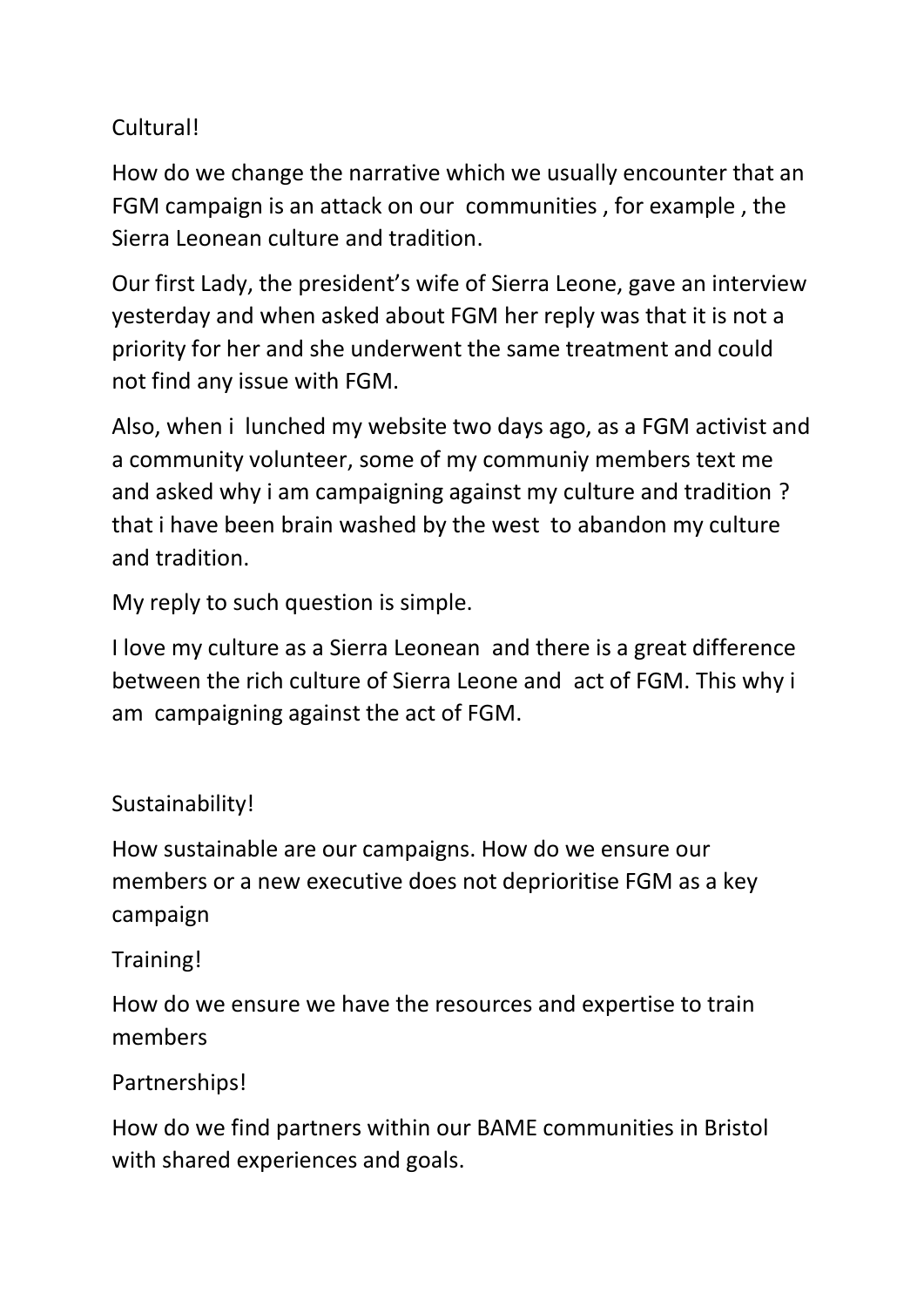#### **Conclusion**

In conclusion I am positive and hopeful that conferences like this ensure that FGM is at the top of the agenda for our communities. By participating we are able to educate, sensitize and

I would like everyone to leave this conference with *one idea! one thought! and one action!* that we as a community can do to ensure that FGM is eradicated.

In Mende there is a saying "................? which means 'United we stand to eradicate FGM'.

Thank you for listening Elfreda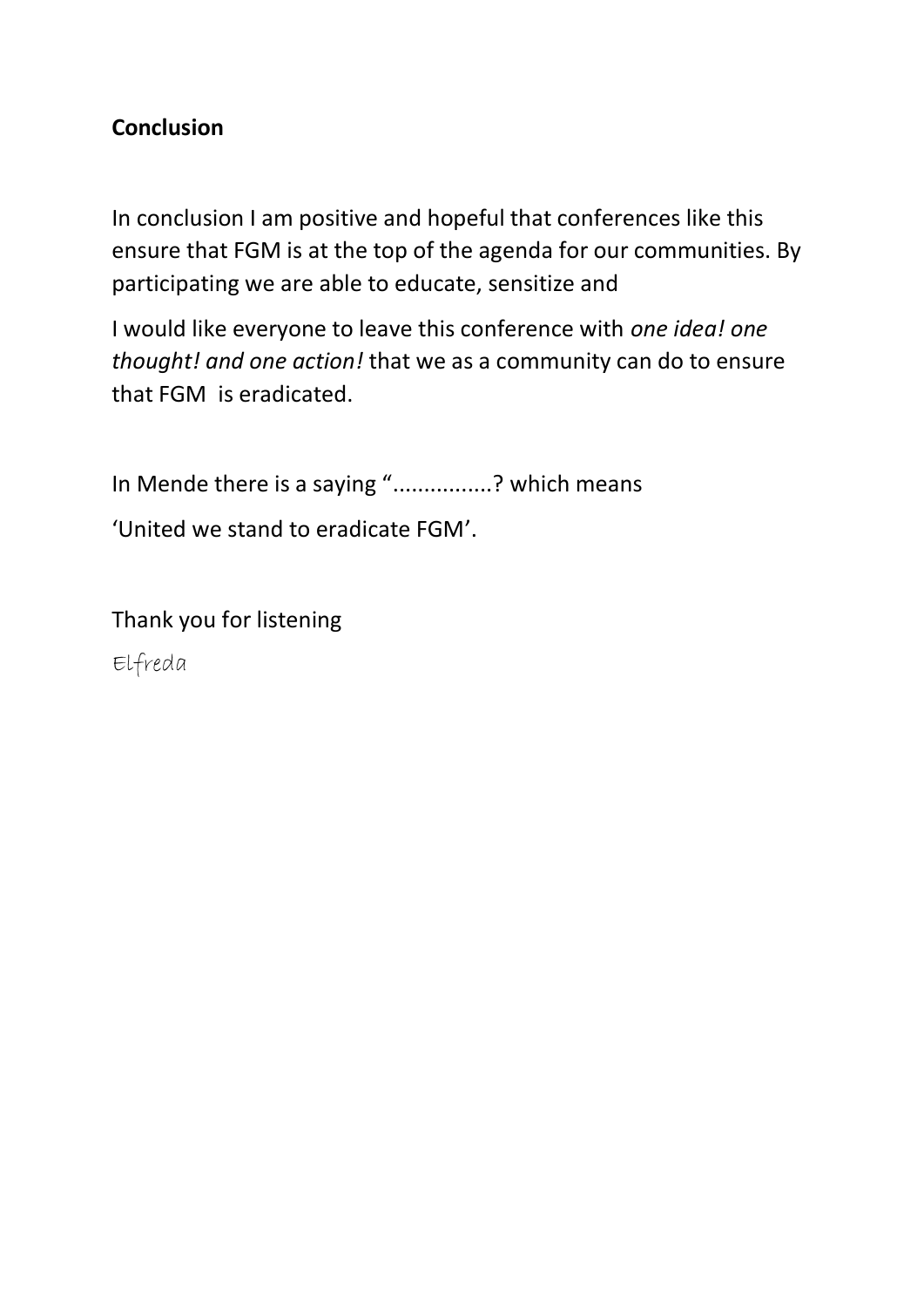## Timetable

| Date             | <b>Task</b>                  | Responsibility | Rag         |
|------------------|------------------------------|----------------|-------------|
| 17 February 2018 | Kick off                     | Elfreda/Delwyn | Completed   |
| 18 February 2018 | Speech structure             | Delwyn         | Completed   |
| 19 February 2018 | $1st$ draft                  | Elfreda        | Completed   |
| 20 February 2018 | Review 1st draft             | Elfreda/Delwyn | Completed   |
| 21 February 2018 | $2nd$ draft                  | Elfreda        | N/A         |
| 22 February 2018 | $2nd$ draft                  | Elfreda        | N/A         |
| 23 February 2018 | Review 2 <sup>nd</sup> draft | Elfreda/Delwyn | In progress |
| 24 February 2018 | Final draft                  | Elfreda        |             |
| 25 February 2018 | Review final draft           | Elfreda/Delwyn |             |
| 26 February 2018 | Practice speech              | Elfreda        |             |
| 27 February 2018 | <b>CONFERENCE</b>            |                |             |